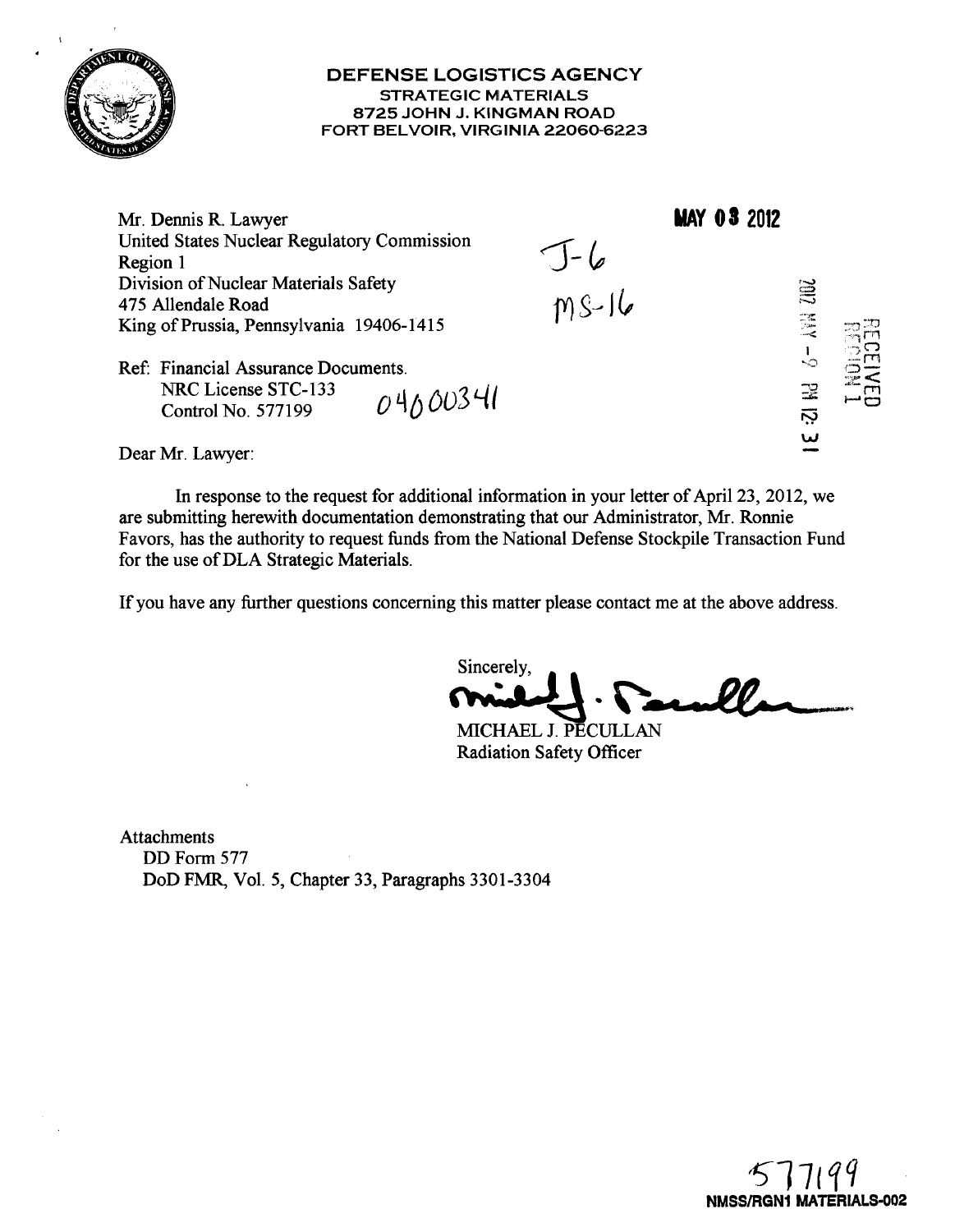# APPOINTMENTJTERMINATlON RECORD - AUTHORIZED SIGNATURE

(Read Privacy Act Statement and Instructions before completing form.)

|                                                                                                                                                                                                                                                                                                                                                                                                                                                                                                                                                  |                     | PRIVACY ACT STATEMENT                   |                                              |                                     |                           |                               |  |
|--------------------------------------------------------------------------------------------------------------------------------------------------------------------------------------------------------------------------------------------------------------------------------------------------------------------------------------------------------------------------------------------------------------------------------------------------------------------------------------------------------------------------------------------------|---------------------|-----------------------------------------|----------------------------------------------|-------------------------------------|---------------------------|-------------------------------|--|
| AUTHORITY: E.O. 9397, 31 U.S.C. Sections 3325, 3528, DoDFMR, 7000.14-R, Vol. 5.<br>PRINCIPAL PURPOSE(S): To maintain a record of certifying and accountable officers' appointments, and termination of those appointments. The<br>information will also be used for identification purposes associated with certification of documents and/or liability of public records and funds.<br>ROUTINE USE(S): The information on this form may be disclosed as generally permitted under 5 U.S.C Section 552a(b) of the Privacy Act of 1974,           |                     |                                         |                                              |                                     |                           |                               |  |
| as amended. It may also be disclosed outside of the Department of Defense (DoD) to the the Federal Reserve banks to verify authority of the<br>accountable individual to issue Treasury checks. In addition, other Federal, State and local government agencies, which have identified a need to<br>know, may obtain this information for the purpose(s) identified in the DoD Blanket Routine Uses published in the Federal Register.<br>DISCLOSURE: Voluntary; however, failure to provide the requested information may preclude appointment. |                     |                                         |                                              |                                     |                           |                               |  |
| <b>SECTION I - FROM: APPOINTING AUTHORITY</b>                                                                                                                                                                                                                                                                                                                                                                                                                                                                                                    |                     |                                         |                                              |                                     |                           |                               |  |
| 1. NAME (First, Middle Initial, Last)                                                                                                                                                                                                                                                                                                                                                                                                                                                                                                            |                     | 2. TITLE                                |                                              |                                     |                           | 3. DOD COMPONENT/ORGANIZATION |  |
| Disbursing Officer<br>Monica K. Long                                                                                                                                                                                                                                                                                                                                                                                                                                                                                                             |                     |                                         |                                              | DFAS-CO                             |                           |                               |  |
| 4. DATE (YYYYMMDD)                                                                                                                                                                                                                                                                                                                                                                                                                                                                                                                               | <b>5. SIGNATURE</b> |                                         |                                              |                                     |                           |                               |  |
|                                                                                                                                                                                                                                                                                                                                                                                                                                                                                                                                                  |                     | <b>SECTION II - TO: APPOINTEE</b>       |                                              |                                     |                           |                               |  |
| 6. NAME (First, Middle Initial, Last)                                                                                                                                                                                                                                                                                                                                                                                                                                                                                                            |                     | $rac{1}{\sqrt{2}}$                      |                                              | 8. TITLE<br>Administrator           |                           |                               |  |
| Ronnie L. Favors                                                                                                                                                                                                                                                                                                                                                                                                                                                                                                                                 |                     |                                         |                                              |                                     |                           |                               |  |
| 9. DOD COMPONENT/ORGANIZATION                                                                                                                                                                                                                                                                                                                                                                                                                                                                                                                    |                     |                                         |                                              | RESS (Include ZIP Code)             |                           |                               |  |
| DLA Strategic Materials                                                                                                                                                                                                                                                                                                                                                                                                                                                                                                                          |                     |                                         | Fort Belvoir, VA 22606                       | wrewwhn J. Kingman Road, Suite 3229 |                           |                               |  |
| 11. TELEPHONE NUMBER (Include Area Code)                                                                                                                                                                                                                                                                                                                                                                                                                                                                                                         | $(703)$ 767-6452    |                                         | 12. EFFECTIVE DATE OF APPOINTMENT (YYYYMMDD) |                                     |                           |                               |  |
| 13. POSITION TO WHICH APPOINTED (X as applicable (one only))                                                                                                                                                                                                                                                                                                                                                                                                                                                                                     |                     |                                         |                                              |                                     |                           |                               |  |
| <b>DISBURSING OFFICER</b>                                                                                                                                                                                                                                                                                                                                                                                                                                                                                                                        |                     | DEPUTY DISBURSING OFFICER               |                                              |                                     | <b>DISBURSING AGENT</b>   |                               |  |
| PAYING AGENT                                                                                                                                                                                                                                                                                                                                                                                                                                                                                                                                     |                     | CASHIER                                 |                                              |                                     | <b>COLLECTION AGENT</b>   |                               |  |
| <b>CHANGE FUND CUSTODIAN</b><br>DEPARTMENTAL ACCOUNTABLE OFFICIAL                                                                                                                                                                                                                                                                                                                                                                                                                                                                                |                     | <b>IMPREST FUND CASHIER</b>             |                                              |                                     | <b>CERTIFYING OFFICER</b> |                               |  |
| 14. YOU ARE HEREBY APPOINTED TO SERVE IN THE CAPACITY IDENTIFIED IN ITEM 13. YOUR RESPONSIBILITIES INCLUDE:                                                                                                                                                                                                                                                                                                                                                                                                                                      |                     |                                         |                                              |                                     |                           |                               |  |
| Review Operating Instruction (OI) for Accountable Officials January 3, 2008 (rev April 8, 2010)                                                                                                                                                                                                                                                                                                                                                                                                                                                  |                     |                                         |                                              |                                     |                           |                               |  |
|                                                                                                                                                                                                                                                                                                                                                                                                                                                                                                                                                  |                     |                                         |                                              |                                     |                           |                               |  |
|                                                                                                                                                                                                                                                                                                                                                                                                                                                                                                                                                  |                     |                                         |                                              |                                     |                           |                               |  |
|                                                                                                                                                                                                                                                                                                                                                                                                                                                                                                                                                  |                     |                                         |                                              |                                     |                           |                               |  |
| Certifying Officer Legislation (COL) Training<br>http://www.dfas.mil/fastrac/coltraining.html                                                                                                                                                                                                                                                                                                                                                                                                                                                    |                     |                                         |                                              |                                     |                           |                               |  |
|                                                                                                                                                                                                                                                                                                                                                                                                                                                                                                                                                  |                     |                                         |                                              |                                     |                           |                               |  |
|                                                                                                                                                                                                                                                                                                                                                                                                                                                                                                                                                  |                     |                                         |                                              |                                     |                           |                               |  |
|                                                                                                                                                                                                                                                                                                                                                                                                                                                                                                                                                  |                     |                                         |                                              |                                     |                           |                               |  |
| 15. YOU ARE ADVISED TO REVIEW AND ADHERE TO THE FOLLOWING REGULATION(S) NEEDED TO ADEQUATELY PERFORM THE<br>DUTIES TO WHICH YOU HAVE BEEN ASSIGNED:                                                                                                                                                                                                                                                                                                                                                                                              |                     |                                         |                                              |                                     |                           |                               |  |
| DoDFMR, Vol. 5, chapter 33;                                                                                                                                                                                                                                                                                                                                                                                                                                                                                                                      |                     |                                         |                                              |                                     |                           |                               |  |
| SECTION III - ACKNOWLEDGEMENT OF APPOINTMENT                                                                                                                                                                                                                                                                                                                                                                                                                                                                                                     |                     |                                         |                                              |                                     |                           |                               |  |
| I acknowledge and accept the position and responsibilities defined above. I understand that I am strictly liable to the United States<br>for all public funds under my control. I have been counseled on my pecuniary liability and have been given written operating                                                                                                                                                                                                                                                                            |                     |                                         |                                              |                                     |                           |                               |  |
| instructions. I certify that my official signature is shown in item 17 below.                                                                                                                                                                                                                                                                                                                                                                                                                                                                    |                     |                                         |                                              |                                     |                           |                               |  |
| 16. PRINTED NAME (First, Middle Initial, Last)<br>17. SIGNATURE<br>$L$ . FAUSES                                                                                                                                                                                                                                                                                                                                                                                                                                                                  |                     |                                         |                                              |                                     |                           |                               |  |
| 0.3111                                                                                                                                                                                                                                                                                                                                                                                                                                                                                                                                           |                     |                                         |                                              |                                     | hang                      |                               |  |
|                                                                                                                                                                                                                                                                                                                                                                                                                                                                                                                                                  |                     | SECTION IV - TERMINATION OF APPOINTMENT |                                              | 18. DATE (YYYYMMDD)                 |                           | <b>19. APPOINTEE INITIALS</b> |  |
| The appointment of the individual named above is hereby revoked.                                                                                                                                                                                                                                                                                                                                                                                                                                                                                 |                     |                                         |                                              |                                     |                           |                               |  |
| 20. NAME OF APPOINTING AUTHORITY                                                                                                                                                                                                                                                                                                                                                                                                                                                                                                                 |                     | 21. TITLE                               |                                              |                                     | 22. SIGNATURE             |                               |  |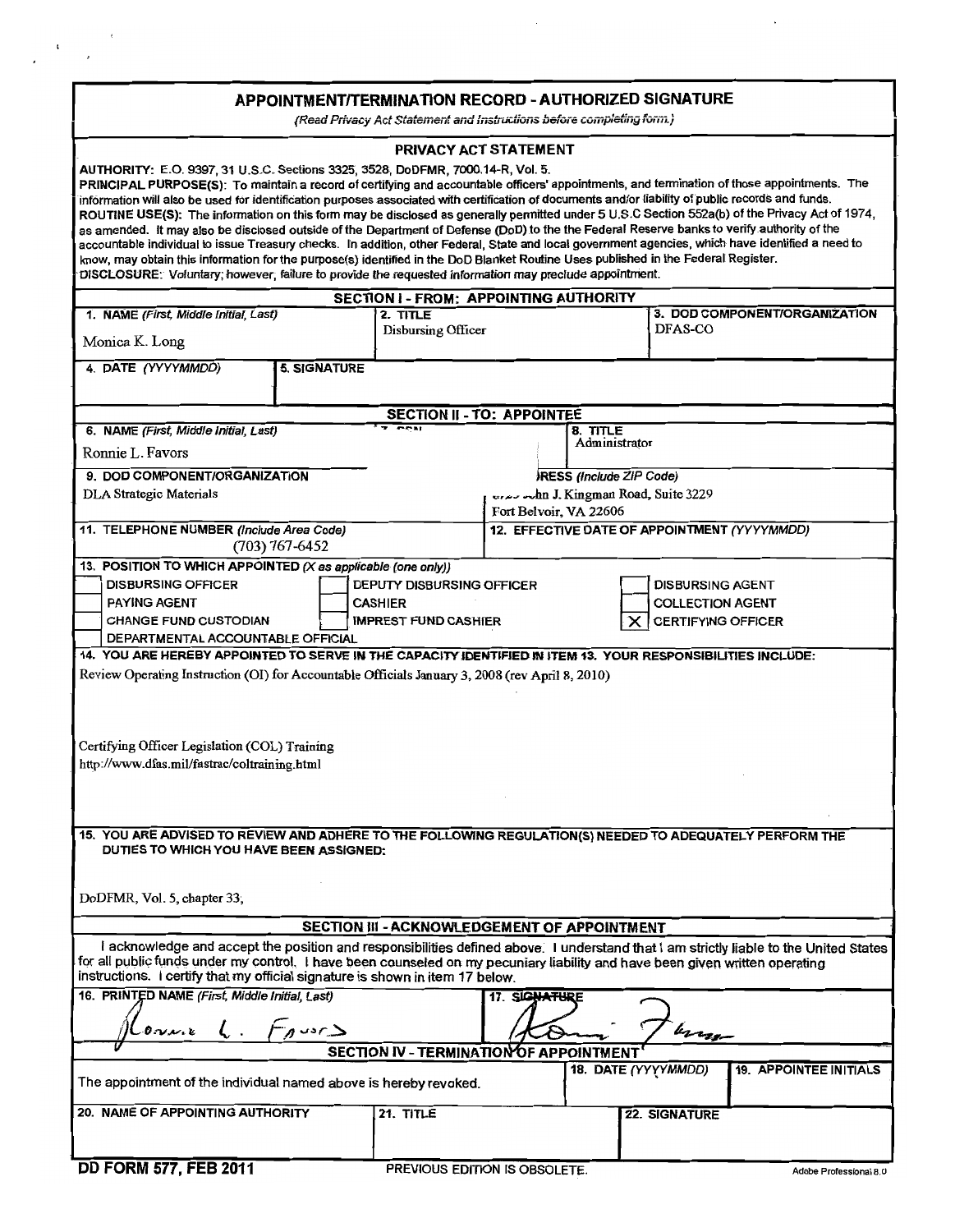# TABLE OF CONTENTS

# CERTIFYING OFFICERS. DEPARTMENTAL ACCOUNTABLE OFFICIALS. AND REVIEW OFFICIALS

| *3301 | Purpose and Introduction               |
|-------|----------------------------------------|
| *3302 | Policy                                 |
| *3303 | Responsibilities                       |
| *3304 | Certifying Officers                    |
| *3305 | Departmental Accountable Officials     |
| *3306 | Department of Defense (DD) Form 577    |
| *3307 | Certification                          |
| *3308 | Random Review of Disbursement Vouchers |
| *3309 | Pecuniary Liability                    |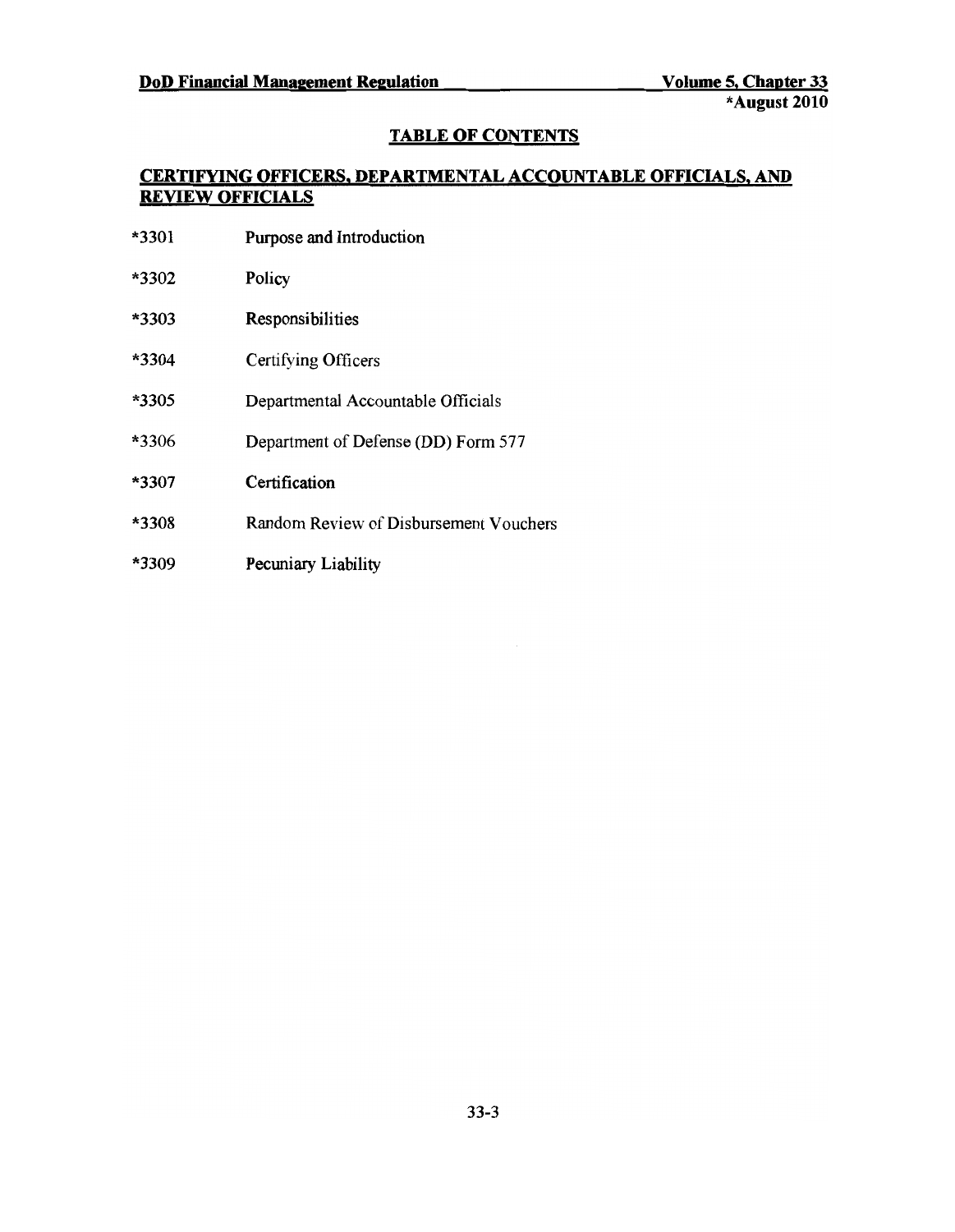#### CHAPTER 33

# \*CERTIFYING OFFICERS, DEPARTMENTAL ACCOUNTABLE OFFICIALS, AND REVIEW OFFICIALS

# 3301 PURPOSE AND INTRODUCTION

\* 330101. Pm:pose. This chapter addresses responsibilities of and qualifications for certifying officers and their selection and appointment; certification of vouchers for payment; random review of disbursement vouchers; departmental accountable officials (DAOs); and pecuniary liability.

330102. Introduction. The centralization of disbursing processes and the increased use of automated systems, coupled with the volume and complexity of business processes, reduces the ability of Department of Defense (DoD) disbursing officials to exercise direct personal control over all aspects of each business transaction. Accordingly, DoD recognizes that it is extremely difficult for any single official personally to ensure the accuracy, propriety, and legality of every payment. DOs must depend on certifying officers to ensure that a transaction has been processed through all designated responsible and authorized officials; is properly documented, is computed correctly according to source documents; and is not improper, unreasonable, or fraudulent according to the information available. Sound financial management and internal control practices require that certifying officers who certify payments to disbursing officers (DOs) for payment be independent of and organizationally separate from those DOs. See *Chapter 1* of this volume.

# \*3302 POLICY

330201. Authority to appoint certifying officers under Title 31, United States Code, section 3325 (31 *U.S.C. 3325*) and DAOs under *10 U.S.C. 2773a* is delegated to the Under Secretary of Defense (Comptroller)(USD(C» by *Deputy Secretary of Defense Memorandum dated September 30, 2009.* This volume re-delegates that authority to DoD Component Heads (see Chapter 1 of this volume), who may further re-delegate it as necessary and appropriate.

330202. Certifying officers and DAOs perform inherently governmental functions and therefore must be Federal government employees (i.e., not contractors). See Chapter 1 of this volume for more information.

330203. Civilian employees appointed as certifying officers and DAOs in the United States must be U.S. citizens. The "United States" in this context includes the 50 states, the District of Columbia, the Commonwealth of Puerto Rico, the Northern Marianas Islands, the U.S. Virgin Islands, and Guam. See paragraph 330204 and section 3309 ofthis chapter.

330204. Agreements concerning the applicability of the law of the host nation to employment by U.S. Forces of local nationals should be considered before appointing a local national as a certifying officer or DAO. DoD may appoint "direct hire" foreign local nationals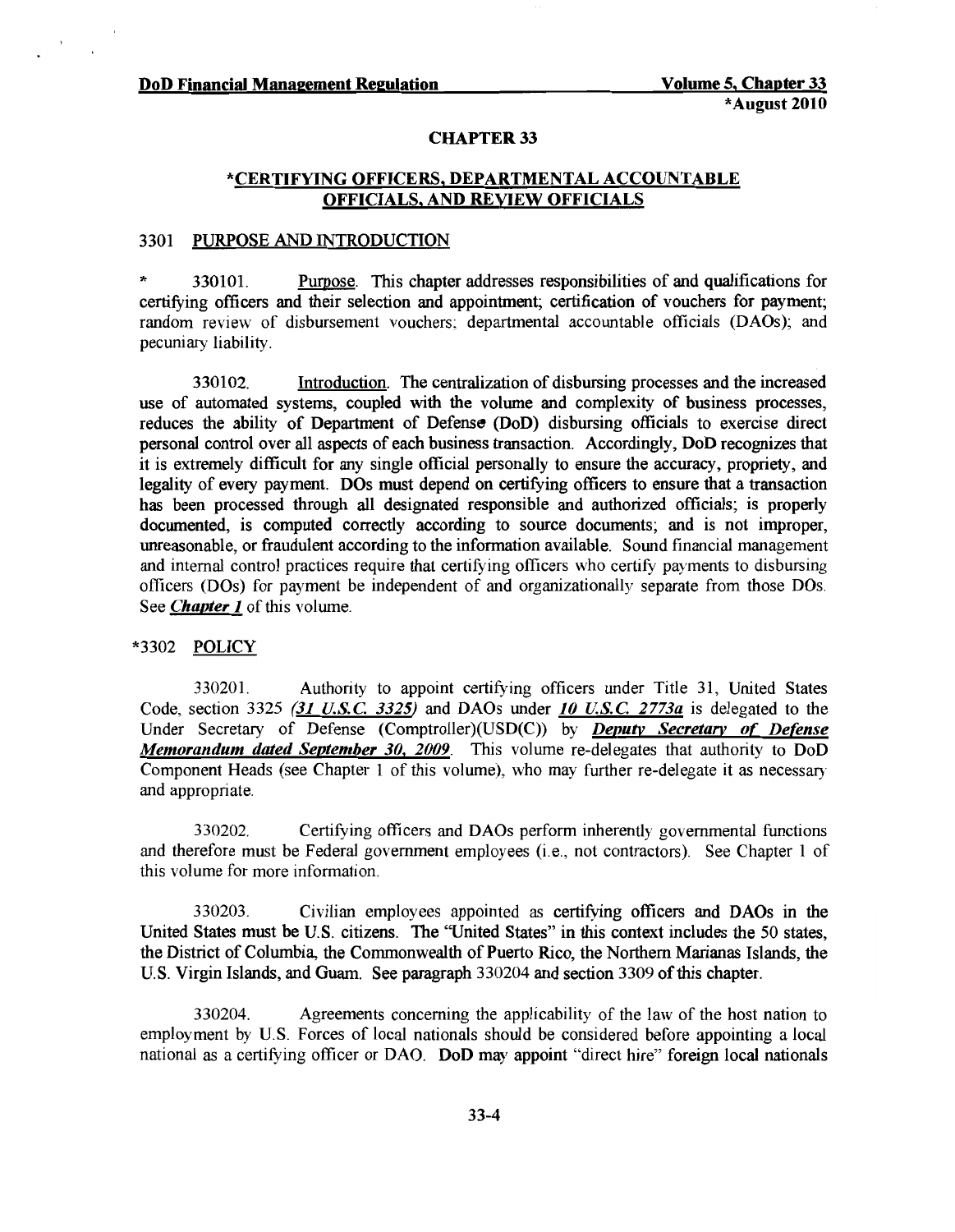#### DoD Financial Management Regulation Volume 5, Chapter 33

as certifying officers and DAOs even though they may not be subject to pecuniary liability under U.S. law, but commanders should consider the advisability of making such appointments. See Chapter 1 of this volume for more information. "Indirect hire" local national personnel assigned by host governments to work with U.S. Forces are not employees of the United States and cannot perform inherently governmental functions,

330205, DOs, their deputies, and agents may neither be appointed as nor appoint certifying officers for payments they will eventually make. A person under a DO's direct supervision (e.g., a deputy DO, paying agent) may be appointed as a certifying officer only in special limited situations. Specify such limitations and describe the circumstances in item 14 of the appointing *DD Form* 577, See paragraphs 330206, 330207, and 330601 of this chapter.

330206. At organizations where there are separate computation and disbursing functions under a DO's supervision, persons in the computation organization may be appointed as certifying officers. They must maintain appropriate separation of duties. See Chapter 1 of this volume. DoD Component Heads may make these appointments or delegate the appointment authority through command channels, excluding the DO.

330207. Where computations for payment are performed under the direction of the DO during tactical operations (including, but not limited to, afloat units, military training exercises, noncombatant evacuations, and contingency operations), disbursing office personnel may be appointed as certifying officers. DoD Component Heads may make these appointments or delegate the appointment authority through command channels, excluding the DO.

330208. The same person may not serve as both a DAO and certifying officer for the same types of payments.

#### \*3303 RESPONSIBILITIES

330301. Appointing Authorities. DoD Component Heads or their designees:

A. Appoint certifying officers, DAOs, and payment review officials. See paragraph 330601 of this chapter.

B. Appoint pre-payment review officials.

C. Oversee the appointees and their execution of the duties described in sections 3304 and 3305 of this chapter.

D. May not appoint themselves as certifying officers or DAOs.

330302. Supervisors. Supervisors ensure that subordinate certifying officers and DAOs are trained in their responsibilities (including initial training and refresher training annually), and periodically review their performance to ensure compliance with established regulations, policies, and procedures, including local standard operating procedures. Appointed certifying officers must complete an approved Certifying Officer Legislation training course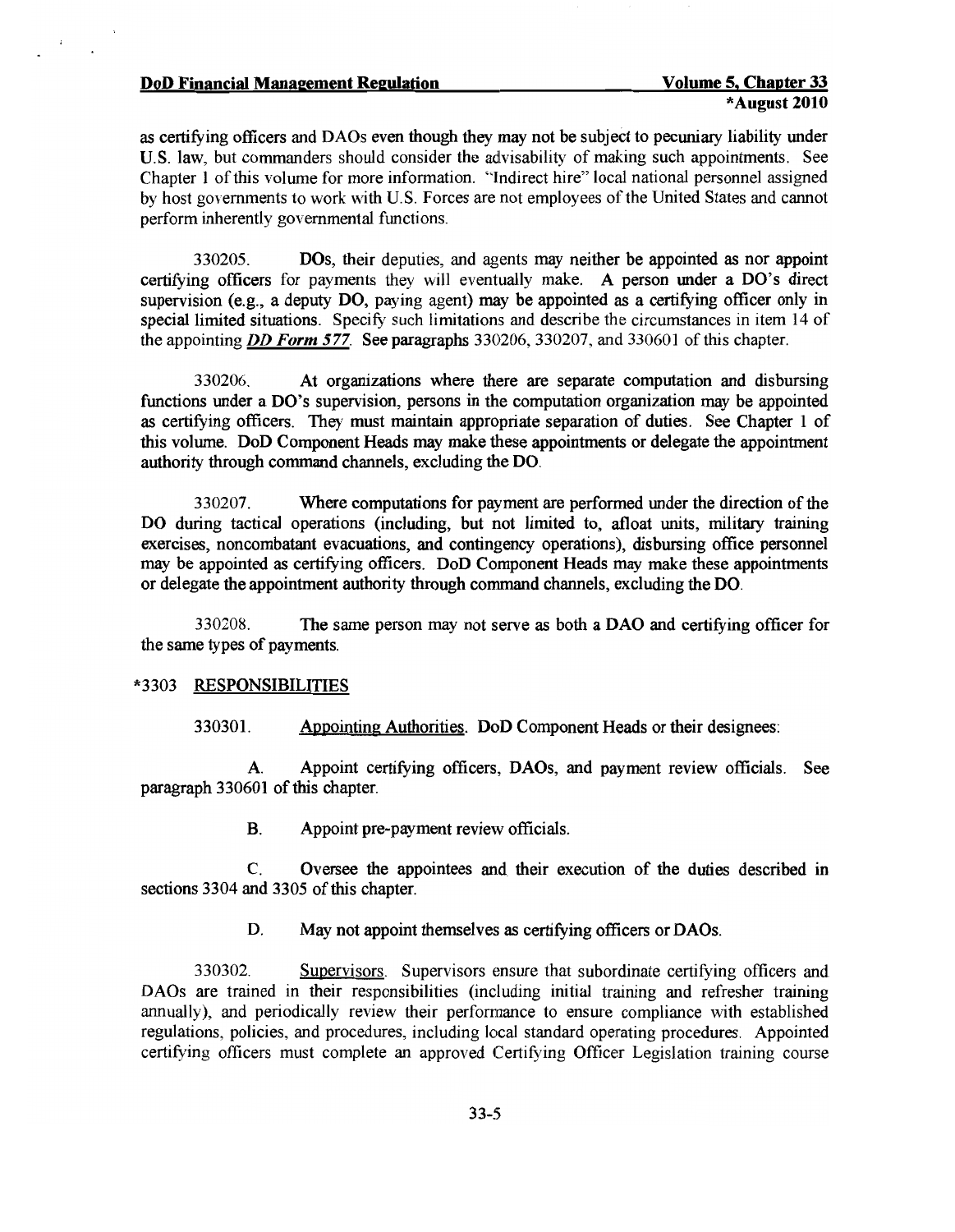#### **DoD Financial Management Regulation**  Volume 5, Chapter 33

b. Military members' supervisors ensure accurate and timely input of data that affect certification of entitlements for payment.

2. Civilian Pay

a Personnel officers update personnel data supporting payments on an accurate and timely basis.

b. Supervisors ensure their employees' time and attendance records and supporting documents, e.g., leave, overtime, and compensatory time, are accurate.

c. Supervisors of time and attendance clerks ensure the accuracy of the time and attendance data input by clerks they supervise.

# 3. Temporary Duty Travel

a APCs implement the travel card program in accordance with established OSD and applicable DoD Component regulations, policies, and procedures.

b. Authorizing officials approve travel orders, approve/sign travelers' claims, and verifY that all expenses incurred were required for mission accomplishment under the Joint Federal Travel Regulations (Military) or Joint Travel Regulations (Civilian).

#### 4. Permanent Change of Station

a. Personnel officers ensure update of personnel data supporting payment on an accurate and timely basis.

b. Commanders or site directors ensure that members perform in accordance with travel orders.

#### \*3304 CERTIFYING OFFICERS

330401. To promote professionalism and strengthen internal controls, a certifying officer should have knowledge of the subject matter, background or experience in the preparation of a voucher for payment, knowledge of appropriations and other funds and accounting classifications, and knowledge of the payment process (e.g., availability of funds and location of designated paying and accounting offices).

330402. CertifYing officers should read the Treasury publication, *"Now That You're a Certifying Officer.*" DoD personnel eligible to be appointed to certify vouchers and send them to a disbursing office for payment include (but are not limited to) commanders, deputy commanders, resource managers or fund holders, travel authorizing officials, purchasecard approving officials, CBA approving officials, and other personnel in equivalent positions. For example, a traveler's supervisor could be a travel-authorizing official and a certifying